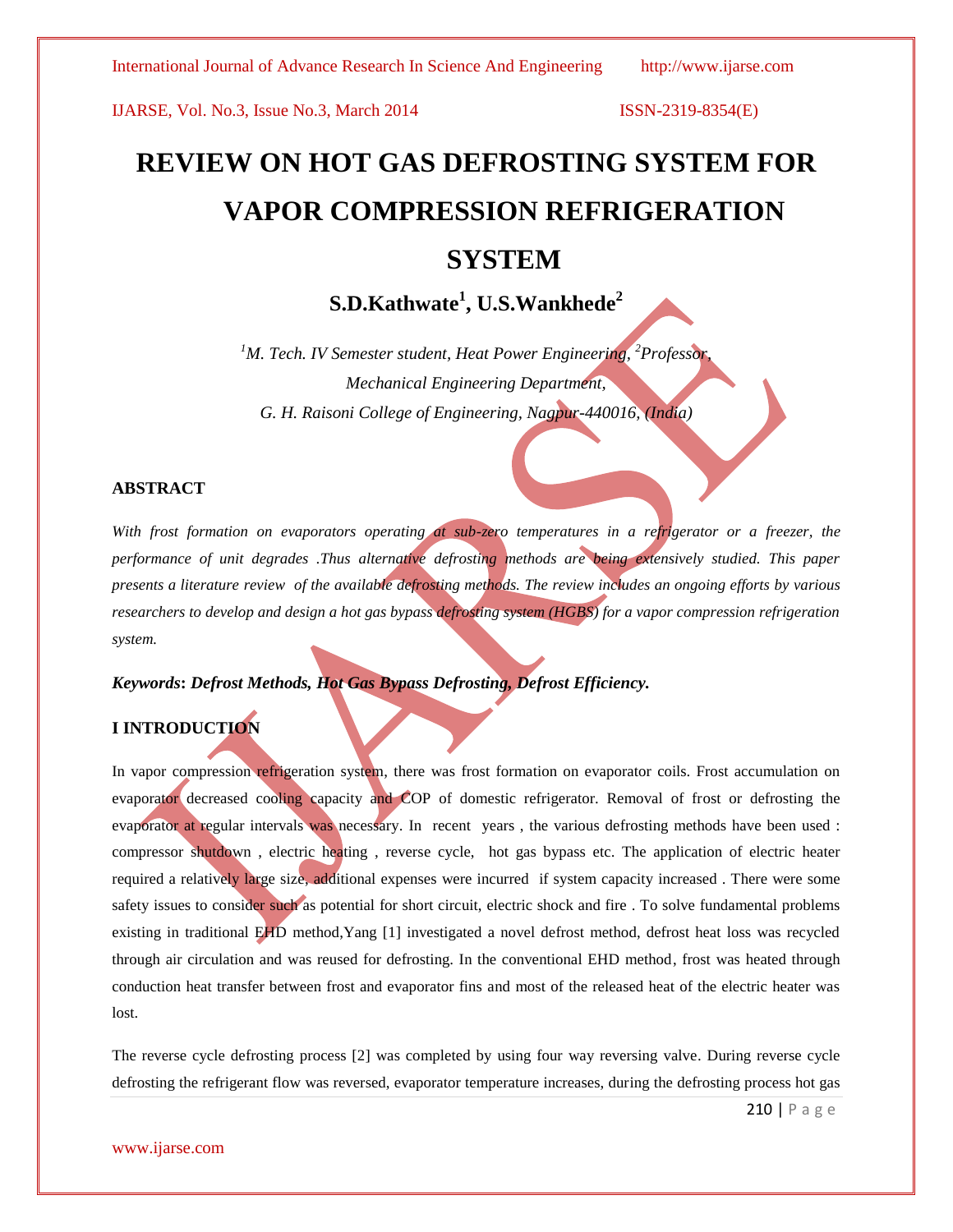was blown to the evaporator for melting the frost. A sudden pressure shooting  $\&$  falling in the compressor suction and discharge lines during switching the reversing valves of the RCD cycle caused the mechanical shocks to the compressor and the refrigerant lines.

#### **II. REVIEW OF HOT GAS BYPASS DEFROSTING SYSTEM**

The hot gas defrosting method utilize only a hot gas bypass valves to remove the frost from the evaporator coils enabling supply of cooling without any interruption . Yaqub et al. [3] investigated a refrigeration system for HFC-134 a by injecting hot gas and liquid refrigerant in to suction side of compressor.

Fig. 1 shows that during defrosting some amount of hot gas refrigerant from the discharge side of compressor is injected back in to compressor suction side, hot gas mixed with vapors coming out of evaporator. Due to this pressure increases in evaporator, it reduces the flow of refrigerant through the evaporator & hence reduces the capacity of system. The remaining hot gas from compressor passes to the condenser where the process of condensation was carried out. Then the liquid refrigerant from condenser passed through expansion valve, there was pressure drop in expansion valve. Then that low pressure and low temperature refrigerant evaporated in evaporator coils and passed to compressor.



Expansion valve was provided to maintain the pressure difference across the compressor. The delivery temperatures may become excessive and result in high superheat in the suction line. This problem avoided by injecting liquid refrigerant from the condenser in to suction line to cool the vapor entering the compressor as shown in fig.2 . It should be noted that vapor entering the compressor should be in vapor form. Therefore ,there is a limiting value for liquid injection. which keeps the refrigerant in saturated vapor form after mixing with the hot gas.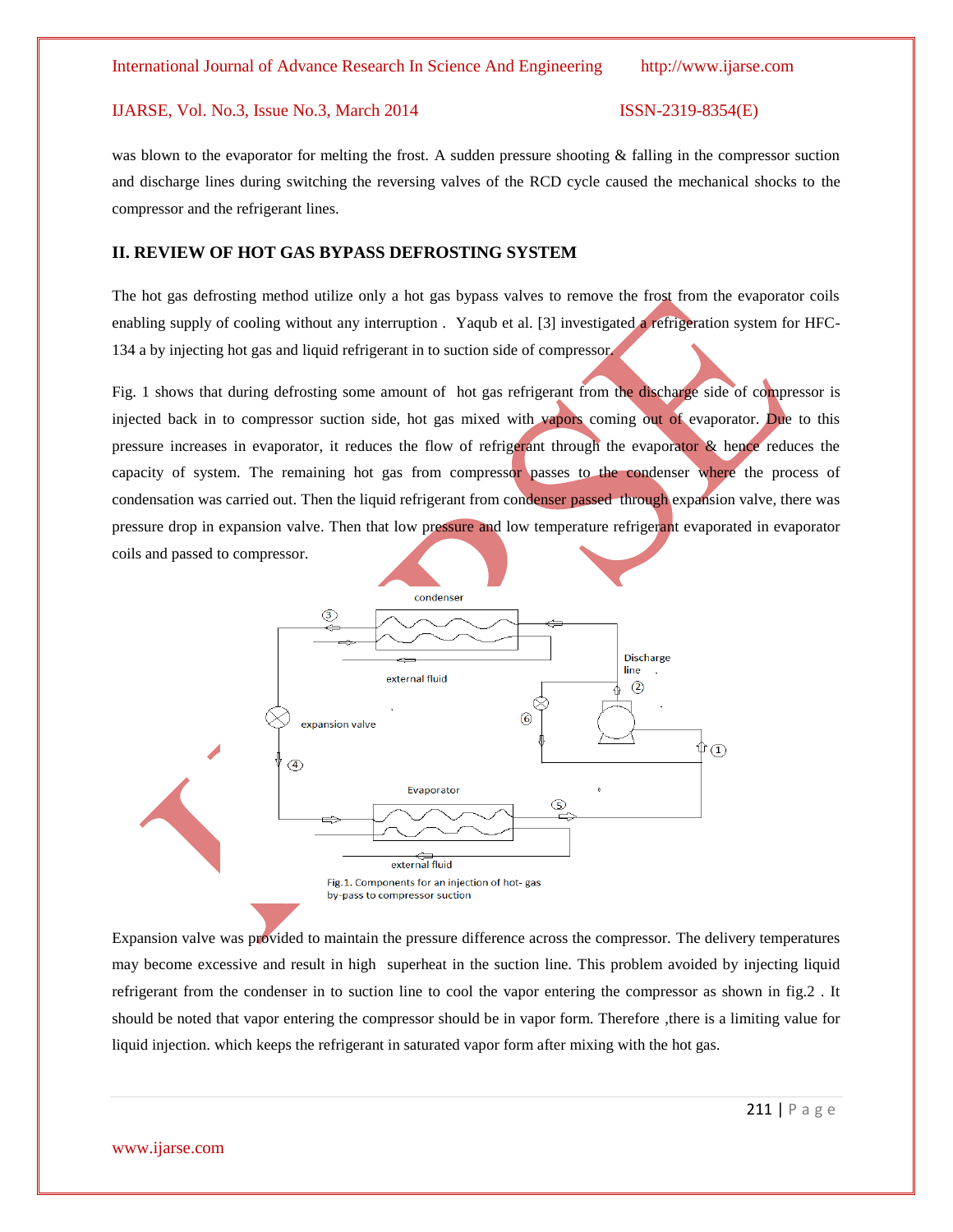



### **Fig.2 Components for an Injection of Hot Gas and Liquid Refrigerant to Compressor Suction [3].**

Fig.3 shows the components for an injection of hot gas directly to the liquid refrigerant before entering the evaporator. The hot gas was passed through expansion valve which caused increased in enthalpy of liquid refrigerant entering the evaporator and thus reduced cooling capacity of evaporator



**Fig.3 Components for an Injection of Hot Gas in To the Evaporator Inlet [3].**

A comparison of the result of three schemes indicates that COP was highest at a given capacity ratio for the scheme in which hot gas injected directly in to evaporator inlet (Scheme III), COP for Scheme III was 50% higher than Scheme I. However, for Scheme II the COP was 10% higher than Scheme I.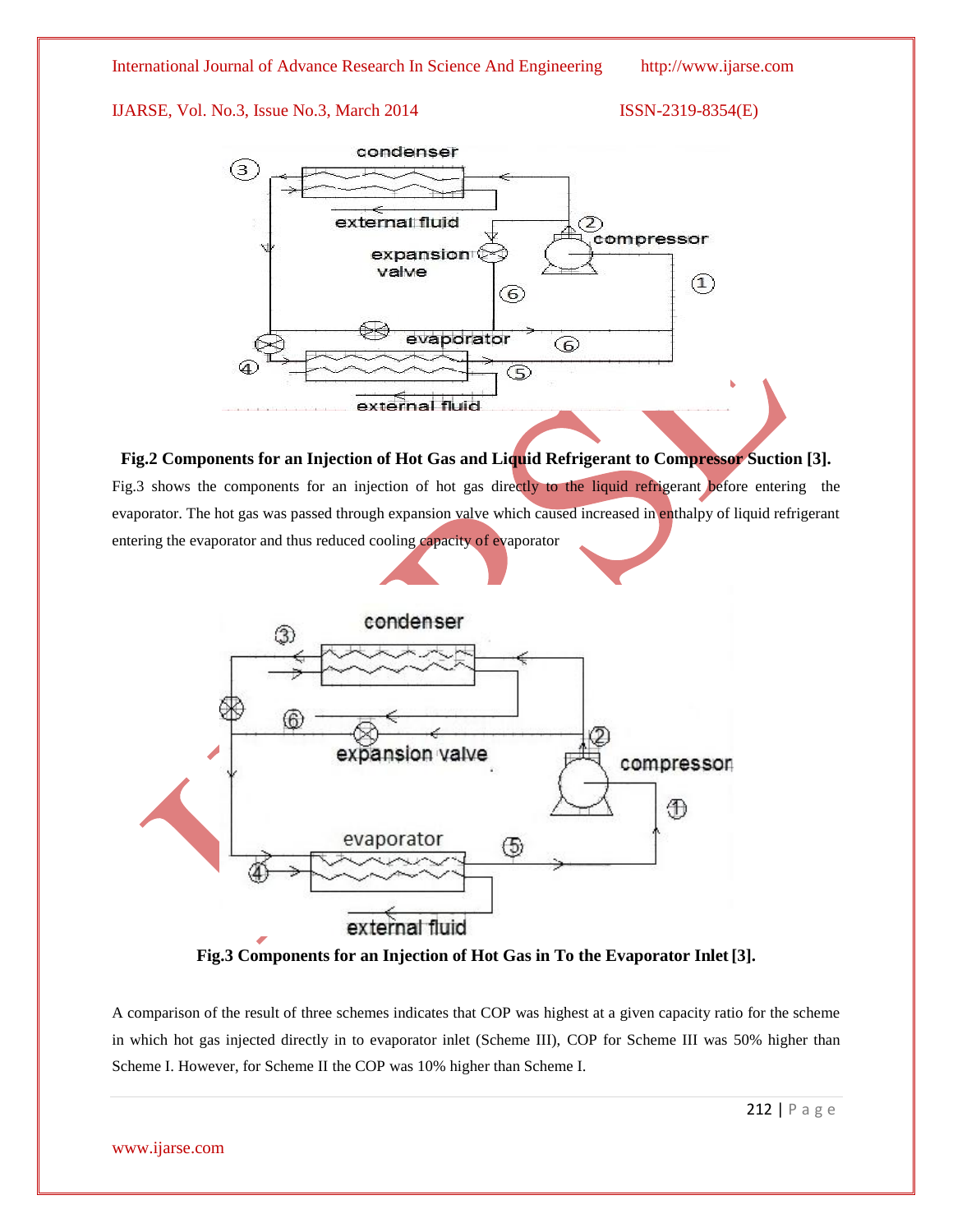**M Kapekar et al.** [4] found out that condensation of gases in to liquid were formed when hot gases from compressor passed over the evaporators, low temperature zone. If these liquid drops enter in to compressor, compressor could be damaged. The author further suggested a solution by his experimental data that if an intermediate vessel is introduced in between evaporator and compressor, the problem can be eliminated partially.

**Norton et al**. [5] found out that by passing compressed hot gas to the upstream of evaporator increased pressure in mixing area which causes pressure drop across expansion valve and undesirable fluctuation in refrigerant flow. He suggested solution that by passing compressed hot gas to the evaporator instead of upstream of evaporator, undesirable fluctuation in refrigerant flow could be minimized. Lauterbach et al. [6] passed hot gas from compressor to the eutectic plates because when eutectic plates froze, the velocity of refrigerant within eutectic plates lowered. It caused loss of oil to the compressor. It deposited within plate.

**Yaqub et al.** [7] investigated the capacity control of a VCRS for three different capacity control schemes. The schemes were 1. Hot gas bypass control 2.Cylinder-unloading 3.Suction gas throttling. In a hot-gas by-pass control scheme, the refrigerant was by-passed from the compressor and injected back into the suction line to decrease the cooling capacity. In cylinder unloading scheme one or more cylinders were unloaded to decrease the refrigerant mass flow rate, and hence decrease in system capacity. However, in suction gas throttling, the suction gas was throttled at the inlet of the compressor. It decreased the refrigerant mass flow rate, and hence a corresponding decreased in system capacity *.* The results showed that cylinder-unloading scheme was most suitable because of higher COP in comparison with other two schemes at any compression ratio.

**Melo et al**. [8] studied the performance of defrost systems which were applied to household refrigerators. Three different types of electric heaters (distributed, calrod and glass tube) and three actuation modes (integral power, power steps and pulsating power) were investigated. It was found that all three types of heaters presented practically the same defrost efficiency approximately 48% in each operating mode.

**Choi et al.** [9] developed a novel cold storage defrosting (DHBD) method to remove frost from the outside heat exchanger of an air-to-air heat pump. The proposed method adopted two bypass lines of hot gas from the compressor: one was connected to the inlet of the outdoor HEX, and the other was connected to the outlet of HEX. The dynamic performance and defrosting time of the conventional reverse cycle defrosting (RCD), Hot gas bypass cycle defrosting (HGBD), and DHBD methods sustained a higher compressor outlet pressure and reduced the defrosting time by 36% compared to the HGBD method. Compared to RCD, the defrosting time was comparable (126%).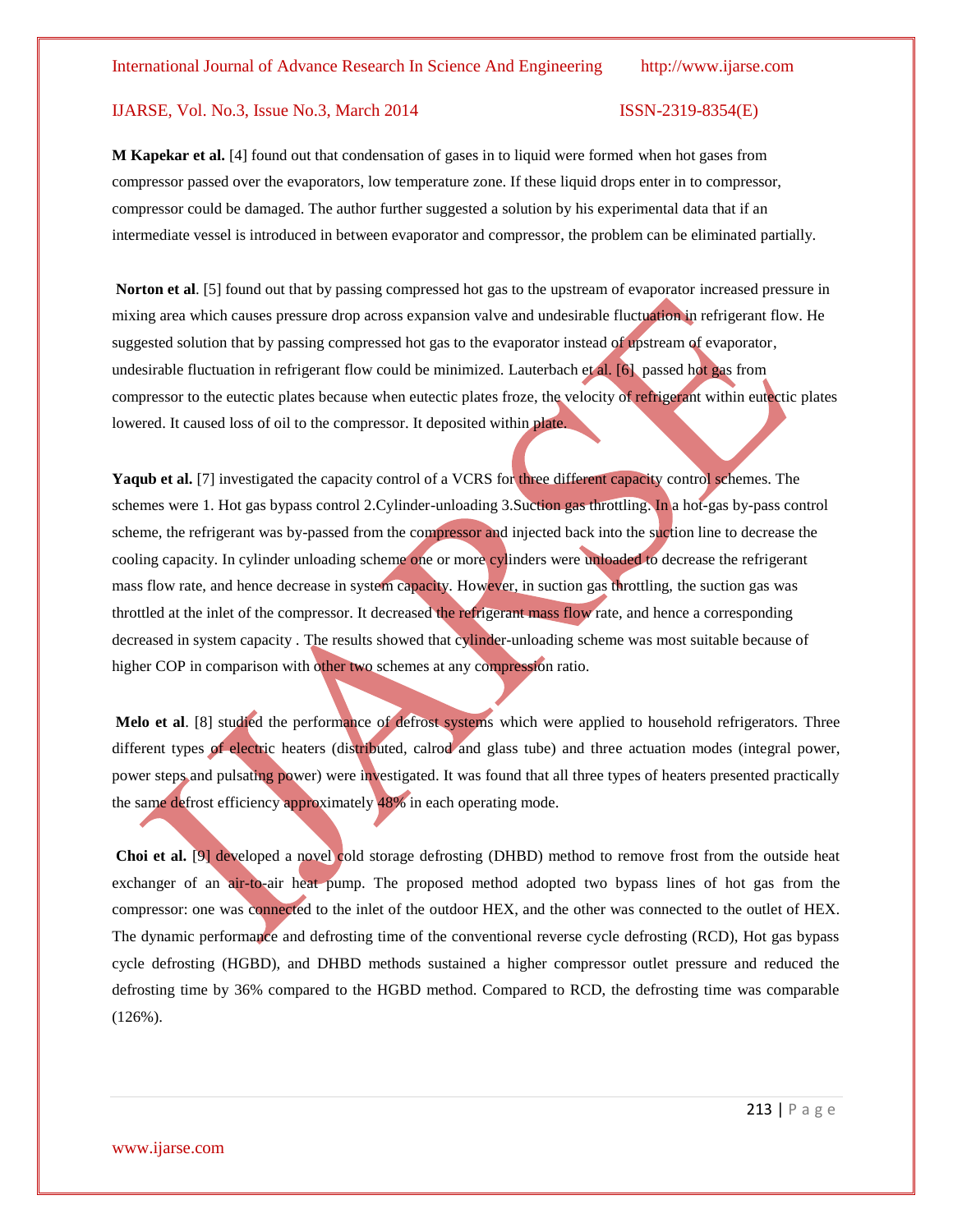**Huang et al.** [10] studied the comparison between RCD and HGBD methods of frost removal on air-to-water heat pump. The results showed that the amenity for the HGBD method was better than that for the RCD method, due to lower refrigerant noise, smaller indoor temperature fluctuation, and no cold blowing. The suction superheat and discharge superheat for the HGBD method were lower than the RCD method. The HGBD method could overcome the disadvantages of the RCD method.

**Jang et al.** [11] developed a new technology called continuous heating of an air source heat pump, which utilize only a hot gas bypass valve to remove the frost from the outdoor heat exchanger and thus enabling the supply of hot air to indoors without any interruption. For this, a new high temperature and low pressure gas bypass method was designed which was differentiated from the common hot gas bypass methods by its use of low pressures. It was found that by this technique the total heating capacity was increased by 17% and the input power was increased by 7.8%. Finally the total energy efficiency was increased by 8% compared to RCD, and by 27% compared with system using an electronic heater.



Fig.4 shows heat capacity vs time diagram during defrosting process. In case of dual spray hot gas defrosting the operation of heating and defrosting both were taken place. The heating capacity was almost 50%. During defrosting hot gas from compressor passed on one evaporator at the same time normal VCRS cycle was taken place through another evaporator. In case of RCD the slope was decreased gradually because there was interruption of cooling during defrosting [10-11]. Fig.5 shows cumulated power input vs time diagram during DSHG cumulated power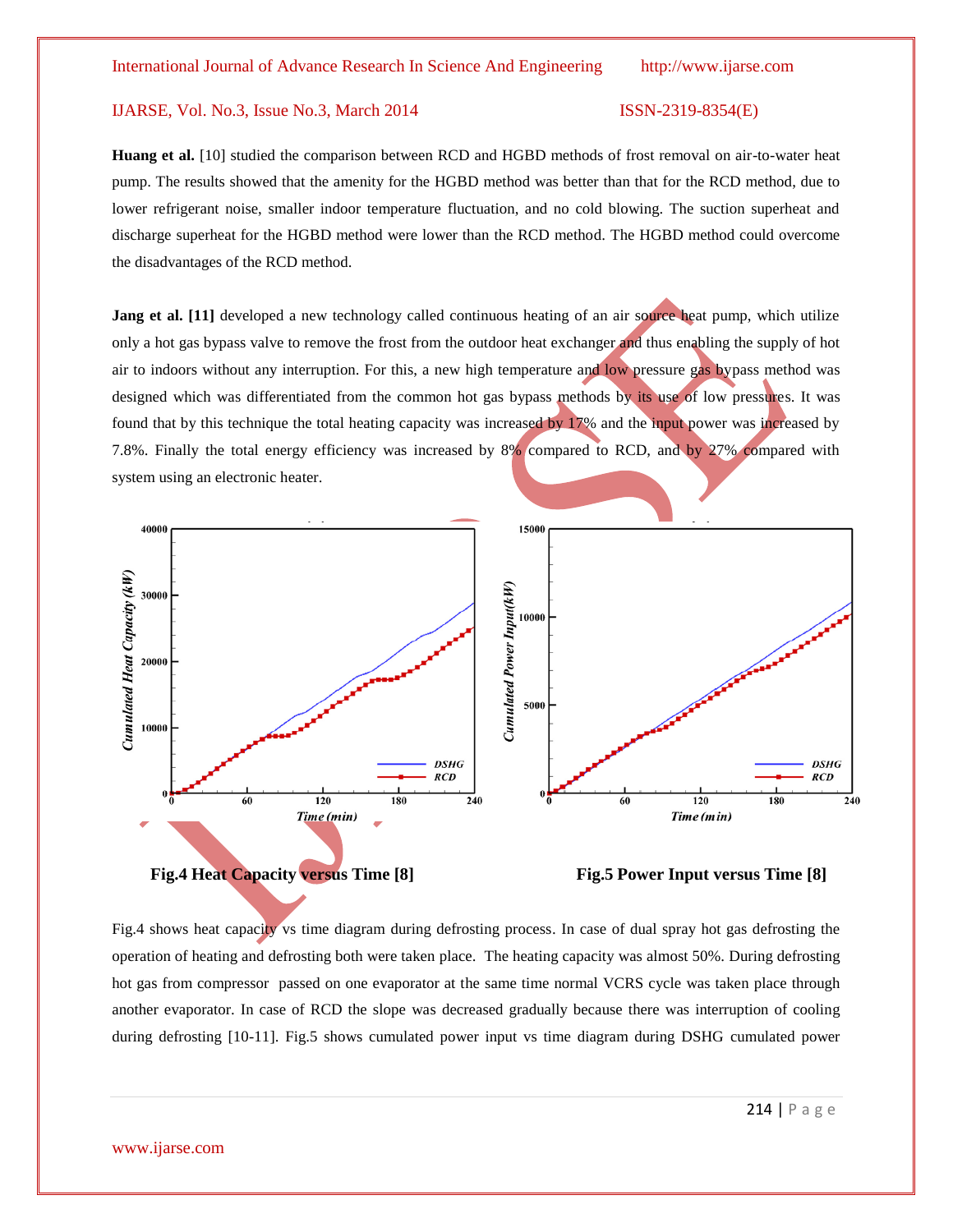input was 50%. During RCD power input was decreased. Fig. 6 shows COP vs time graph the COP was higher during DSHG while it decreased during RCD and EHD. Fig.6 COP versus Time [8]

#### **III. ONGOING EFFORT**

As mentioned earlier, the authors are part of an ongoing research effort to investigate the most economical and effective non-stop cooling cycle with hot gas bypass method, which will utilize only a hot gas bypass valve to remove the frost from the evaporator coils enabling supply of cooling without any interruption. Hot gas defrost method is limited in terms of its capacity to melt the frost layer due to fact that less energy will be provided to the defrosting heat source than in the RCD method, and so the defrosting process must be carried out before the frost layer gets too thick.

#### **IV. CONCLUSIONS**

The hot gas bypass defrosting system is one of the most alternative systems, When defrosting on one side is in progress the evaporator on the other side acts as a de-magnified evaporator to provide uninterrupted cooling without any additional equipment. The main disadvantage of other defrosting methods such as compressor shutdown, reverse cycle defrosting, and electric heater defrosting that need to cut off the cooling supply during defrosting can be eliminated with this method. The limitation is that only 50% cooling is obtained during defrosting.

#### **V. REFERENCES**

[1] Hai-Jiao Yin, Zhao Yang , Ai-Qiang Chen , Na Zhang. *Experimental research on a novel cold storage defrost method based on air bypass circulation and electric heater.* Energy 2012;37; 623-631.

[2] Zhiyi Wang , Hongxing Yang, Song Chen*. A study on the operating performance of cross hot-gas bypass defrosting system for air-to-water screw heat pumps.* Applied Thermal engineering 2013;59; 398-404.

[3] M Yaqub, Syed M. Zubair , Jameel-ur-Rehman Khan. *Performance evaluation of hot-gas by-pass capacity control schemes for refrigeration and air-conditioning systems.* Energy 2000;25;543-561.

[4] M. Kapekar*. Automatic refrigeration and defrost system.* Pantented Jan8,1963.

[5] J.P Norton. *Refrigeration control system.* Patented Feb13,1968

[6] William.E.Launterbach. *Hot gas bypass system for a refrigeration system utilizing a plurality of eutectic plates.* Patented Jan29,1974.

[7] Mohammad Yaqub , Syed M. Zubair. *Capacity Control for Refrigeration and Air-conditioning Systems: A Comparative Study*. Energy Resources Technology 2001;123; 92-99.

[8] Claudio Melo, Fernando T. Knabben, Paula V. Pereira*. An experimental study on defrost heaters applied to frost-free household refrigerators.* Applied thermal engineering 2013;51; 239-245.